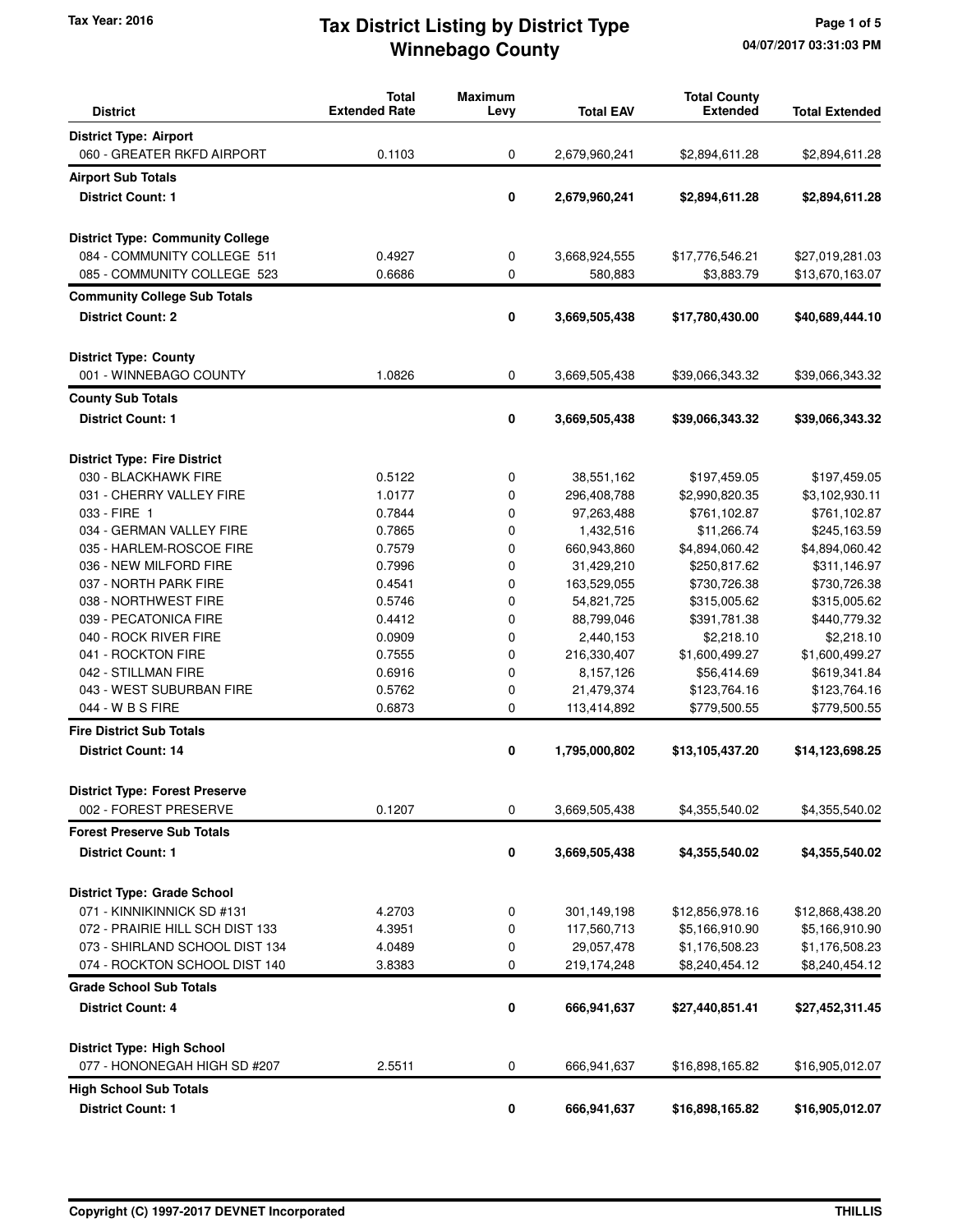## **Winnebago County** Tax Year: 2016 **Tax District Listing by District Type** Page 2 of 5

| <b>District</b>                           | <b>Total</b><br><b>Extended Rate</b> | <b>Maximum</b><br>Levy | <b>Total EAV</b> | <b>Total County</b><br><b>Extended</b> | <b>Total Extended</b> |
|-------------------------------------------|--------------------------------------|------------------------|------------------|----------------------------------------|-----------------------|
| <b>District Type: Libraries</b>           |                                      |                        |                  |                                        |                       |
| 061 - SOUTH BELOIT CITY LIBRARY           | 0.2115                               | 0                      | 106,577,750      | \$224,588.39                           | \$224,588.39          |
| <b>Libraries Sub Totals</b>               |                                      |                        |                  |                                        |                       |
| <b>District Count: 1</b>                  |                                      | 0                      | 106,577,750      | \$224,588.39                           | \$224,588.39          |
|                                           |                                      |                        |                  |                                        |                       |
| <b>District Type: Library District</b>    |                                      |                        |                  |                                        |                       |
| 054 - CHERRY VALLEY LIBRARY               | 0.3973                               | 0                      | 242,599,304      | \$953,557.92                           | \$999,187.46          |
| 055 - NORTH SUBURBAN LIBRARY              | 0.3002                               | 0                      | 1,142,177,487    | \$3,332,021.03                         | \$3,463,674.84        |
| 056 - PECATONICA LIBRARY                  | 0.1950                               | 0                      | 83,974,573       | \$163,750.42                           | \$187,199.36          |
| 057 - TALCOTT FREE LIBRARY                | 0.2180                               | 0                      | 187,673,148      | \$399,352.25                           | \$399,352.25          |
| 058 - WINNEBAGO LIBRARY                   | 0.2177                               | 0                      | 136,990,502      | \$298,228.33                           | \$298,228.33          |
| 059 - ROCKFORD CITY LIBRARY               | 0.5190                               | 0                      | 1,443,179,899    | \$7,381,122.93                         | \$7,381,755.74        |
| <b>Library District Sub Totals</b>        |                                      |                        |                  |                                        |                       |
| <b>District Count: 6</b>                  |                                      | 0                      | 3,236,594,913    | \$12,528,032.88                        | \$12,729,397.98       |
| <b>District Type: Multi-Township Dist</b> |                                      |                        |                  |                                        |                       |
| 101 - BU/HA MULTI TOWNSHIP                | 0.0511                               | 0                      | 37,104,115       | \$18,960.20                            | \$18,960.20           |
| 102 - DU/LA MULTI TOWNSHIP                | 0.0404                               | 0                      | 68,951,546       | \$27,762.07                            | \$27,762.07           |
| 124 - PE/SE MULTI TOWNSHIP                | 0.0541                               | 0                      | 88,934,786       | \$48,113.72                            | \$48,113.72           |
| <b>Multi-Township Dist Sub Totals</b>     |                                      |                        |                  |                                        |                       |
| <b>District Count: 3</b>                  |                                      | 0                      | 194,990,447      | \$94,835.99                            | \$94,835.99           |
|                                           |                                      |                        |                  |                                        |                       |
| <b>District Type: Municipality</b>        |                                      |                        |                  |                                        |                       |
| 017 - CHERRY VALLEY VILLAGE               | 0.0000                               | 0                      | 69,385,622       | \$0.00                                 | \$0.00                |
| 018 - DURAND VILLAGE                      | 0.3326                               | 0                      | 16,288,290       | \$53,398.08                            | \$53,398.08           |
| 019 - LOVES PARK CITY                     | 0.0000                               | 0                      | 323,966,051      | \$0.00                                 | \$0.00                |
| 020 - MACHESNEY PARK VILLAGE              | 0.0000                               | 0                      | 327,840,455      | \$0.00                                 | \$0.00                |
| 021 - NEW MILFORD VILLAGE                 | 0.0000                               | 0                      | 7,615,677        | \$0.00                                 | \$0.00                |
| 022 - PECATONICA VILLAGE                  | 0.3769                               | 0                      | 26,014,878       | \$98,050.08                            | \$98,050.08           |
| 023 - ROCKFORD CITY                       | 3.3207                               | 0                      | 1,443,179,899    | \$47,226,387.13                        | \$47,230,436.02       |
| 024 - ROCKTON VILLAGE                     | 0.6617                               | 0                      | 149,191,695      | \$957,530.52                           | \$957,530.52          |
| 025 - ROSCOE VILLAGE                      | 0.6578                               | 0                      | 199,246,227      | \$1,310,180.17                         | \$1,310,180.17        |
| 026 - SOUTH BELOIT CITY                   | 1.1690                               | 0                      | 106,577,750      | \$1,241,341.97                         | \$1,241,341.97        |
| 027 - WINNEBAGO VILLAGE                   | 0.9321                               | 0                      | 44,384,130       | \$413,704.48                           | \$413,704.48          |
| <b>Municipality Sub Totals</b>            |                                      |                        |                  |                                        |                       |
| <b>District Count: 11</b>                 |                                      | 0                      | 2,713,690,674    | \$51,300,592.43                        | \$51,304,641.32       |
| <b>District Type: Park District</b>       |                                      |                        |                  |                                        |                       |
| 046 - ROCKFORD PARK DISTRICT              | 1.1544                               | 0                      | 2,071,519,171    | \$23,505,062.21                        | \$23,898,319.43       |
| 047 - SUMNER PARK                         | 0.1508                               | 0                      | 73,093,919       | \$110,225.63                           | \$110,225.63          |
| 048 - WINNEBAGO PARK DISTRICT             | 0.1328                               | 0                      | 90,096,130       | \$119,647.66                           | \$119,647.66          |
| 049 - SEWARD PARK DISTRICT                | 0.1527                               | 0                      | 16,742,006       | \$25,565.04                            | \$25,565.04           |
| <b>Park District Sub Totals</b>           |                                      |                        |                  |                                        |                       |
| <b>District Count: 4</b>                  |                                      | 0                      | 2,251,451,226    | \$23,760,500.54                        | \$24,153,757.76       |
| <b>District Type: Road District</b>       |                                      |                        |                  |                                        |                       |
| 110 - BURRITT TWSP ROAD                   | 0.2102                               | 0                      | 23,816,519       | \$50,062.33                            | \$50,062.33           |
| 111 - CHERRY VALLEY TWSP ROAD             | 0.2734                               | 0                      | 260,395,798      | \$705,072.07                           | \$705,072.07          |
| 112 - DURAND TWSP ROAD                    | 0.2853                               | 0                      | 36,543,799       | \$103,593.15                           | \$103,593.15          |
| 113 - HARLEM TWSP ROAD                    | 0.0470                               | 0                      | 582,932,462      | \$259,317.87                           | \$259,317.87          |
| 114 - HARRISON TWSP ROAD                  | 0.2173                               | 0                      | 13,287,596       | \$28,873.95                            | \$28,873.95           |
| 115 - LAONA TWSP ROAD                     | 0.2088                               | 0                      | 32,407,747       | \$67,667.38                            | \$67,667.38           |
| 116 - OWEN TWSP ROAD                      | 0.2053                               | 0                      | 79,718,446       | \$163,661.96                           | \$163,661.96          |
| 117 - PECATONICA TWSP ROAD                | 0.1866                               | 0                      | 65,838,540       | \$122,854.71                           | \$122,854.71          |
| 118 - ROCKFORD TWSP ROAD                  | 0.1487                               | 0                      | 1,765,018,325    | \$2,591,773.43                         | \$2,591,773.43        |
| 119 - ROCKTON TWSP ROAD                   | 0.1594                               | 0                      | 243,931,275      | \$381,336.11                           | \$381,336.11          |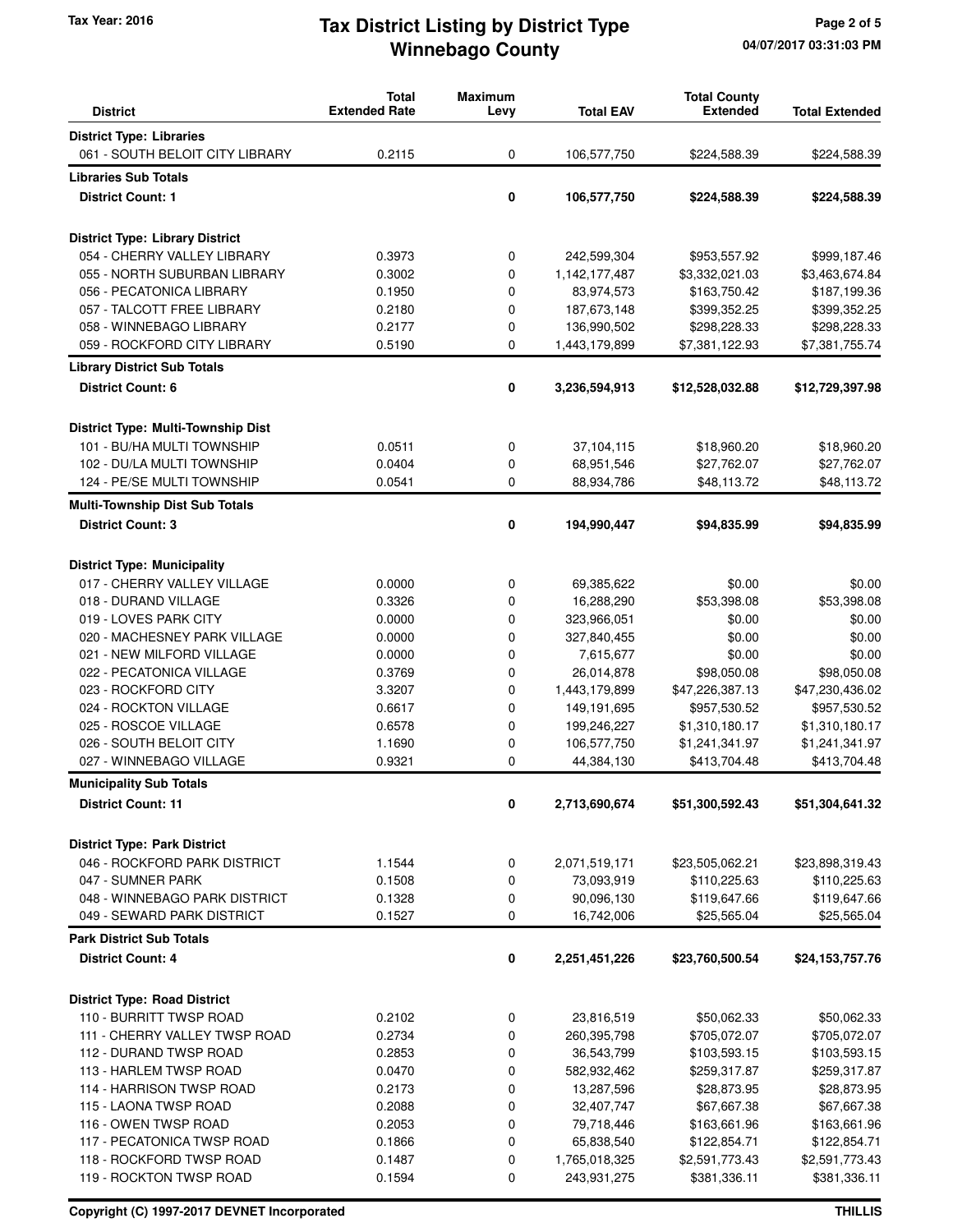# **Winnebago County** Tax Year: 2016 **Tax District Listing by District Type** Page 3 of 5

| <b>District</b>                          | <b>Total</b><br><b>Extended Rate</b> | <b>Maximum</b><br>Levy | <b>Total EAV</b> | <b>Total County</b><br><b>Extended</b> | <b>Total Extended</b> |
|------------------------------------------|--------------------------------------|------------------------|------------------|----------------------------------------|-----------------------|
| <b>District Type: Road District</b>      |                                      |                        |                  |                                        |                       |
| 120 - ROSCOE TWSP ROAD                   | 0.1812                               | 0                      | 429,949,018      | \$778,624.57                           | \$778,624.57          |
| 121 - SEWARD TWSP ROAD                   | 0.4383                               | 0                      | 23,997,385       | \$105,180.54                           | \$105,180.54          |
| 122 - SHIRLAND TWSP ROAD                 | 0.1201                               | 0                      | 21,572,398       | \$25,908.45                            | \$25,908.45           |
| 123 - WINNEBAGO TWSP ROAD                | 0.2001                               | $\mathbf 0$            | 90,096,130       | \$180,282.36                           | \$180,282.36          |
| <b>Road District Sub Totals</b>          |                                      |                        |                  |                                        |                       |
| <b>District Count: 14</b>                |                                      | 0                      | 3,669,505,438    | \$5,564,208.88                         | \$5,564,208.88        |
|                                          |                                      |                        |                  |                                        |                       |
| <b>District Type: Sanitary Districts</b> |                                      |                        |                  |                                        |                       |
| 050 - DURAND SANITARY                    | 0.0440                               | 0                      | 14,918,325       | \$6,461.30                             | \$6,461.30            |
| 051 - ROCK RIVER WATER REC               | 0.2082                               | 0                      | 2,455,543,132    | \$5,008,060.53                         | \$5,008,060.53        |
| 053 - SEWARD SANITARY                    | 0.0940                               | 0                      | 4,149,698        | \$3,900.72                             | \$3,900.72            |
| <b>Sanitary Districts Sub Totals</b>     |                                      |                        |                  |                                        |                       |
| <b>District Count: 3</b>                 |                                      | 0                      | 2,474,611,155    | \$5,018,422.55                         | \$5,018,422.55        |
|                                          |                                      |                        |                  |                                        |                       |
| <b>District Type: Special Districts</b>  |                                      |                        |                  |                                        |                       |
| 062 - RKFD - WINN DRAINAGE               | 0.0000                               | 0                      | 9,396,254        | \$0.00                                 | \$0.00                |
| 109 - COUNTRY OAKS SSA                   | 0.0000                               | 0                      | 314,289          | \$6,161.94                             | \$6,161.94            |
| 136 - HARVEST HILLS SSA                  | 0.0000                               | 0                      | 3,083,290        | \$27,683.64                            | \$27,683.64           |
| 155 - PERRYVILLE ROAD SSA                | 0.0000                               | 0                      | 0                | \$0.00                                 | \$0.00                |
| 156 - OLDE RIVER RIDGE PLAT 6 SSA        | 0.0000                               | 0                      | 3,365            | \$653.34                               | \$653.34              |
| 158 - I-39 BAXTER ROAD SSA               | 0.0000                               | 0                      | 0                | \$0.00                                 | \$0.00                |
| 160 - SOUTH BELOIT SSA 1                 | 0.0000                               | 0                      | 11,080           | \$676.76                               | \$676.76              |
| 161 - SOUTH BELOIT SSA 2                 | 0.0000                               | 0                      | 0                | \$0.00                                 | \$0.00                |
| 162 - SOUTH BELOIT SSA 3                 | 0.0000                               | 0                      | 0                | \$0.00                                 | \$0.00                |
| 163 - SOUTH BELOIT SSA 4                 | 0.0000                               | 0                      | 0                | \$0.00                                 | \$0.00                |
|                                          |                                      |                        |                  |                                        |                       |
| <b>Special Districts Sub Totals</b>      |                                      |                        |                  |                                        |                       |
| <b>District Count: 10</b>                |                                      | 0                      | 12,808,278       | \$35,175.68                            | \$35,175.68           |
|                                          |                                      |                        |                  |                                        |                       |
| <b>District Type: Street Light Dist</b>  |                                      |                        |                  |                                        |                       |
| 064 - LINCOLN-ACRES STREET LIGHT         | 0.0000                               | 0                      | 570,020          | \$0.00                                 | \$0.00                |
| 065 - WASHINGTON PARK STREET LIGHT       | 0.8798                               | $\mathbf 0$            | 1,402,804        | \$12,341.87                            | \$12,341.87           |
| <b>Street Light Dist Sub Totals</b>      |                                      |                        |                  |                                        |                       |
| <b>District Count: 2</b>                 |                                      | 0                      | 1,972,824        | \$12,341.87                            | \$12,341.87           |
| <b>District Type: TIF Districts</b>      |                                      |                        |                  |                                        |                       |
| 052 - PRESTON & CENTRAL TIF              | 0.0000                               | 0                      | 2,158,481        | \$79,259.04                            | \$79,259.04           |
| 063 - WESTSIDE TIF #2                    | 0.0000                               | 0                      | 346,336          | \$809.38                               | \$809.38              |
| 066 - EAST STATE & ALPINE TIF            | 0.0000                               | 0                      | 11,249,766       | \$113,239.48                           | \$113,239.48          |
| 067 - WEST STATE & CENTRAL TIF           | 0.0000                               | 0                      | 10,348,106       | \$83,445.40                            | \$83,445.40           |
| 068 - WEST STATE & KILBURN TIF           | 0.0000                               | 0                      | 812,326          | \$17,850.56                            | \$17,850.56           |
| 088 - NORTH MAIN & AUBURN TIF            | 0.0000                               | 0                      | 1,236,074        | \$16,336.86                            | \$16,336.86           |
| 089 - JACKSON SCHOOL TIF                 | 0.0000                               | 0                      | 6,274,946        | \$30,931.02                            | \$30,931.02           |
| 090 - EASTSIDE TIF                       | 0.0000                               | 0                      |                  | \$0.00                                 | \$0.00                |
|                                          |                                      |                        | 0<br>0           |                                        |                       |
| 091 - WESTSIDE TIF                       | 0.0000                               | 0                      |                  | \$0.00                                 | \$0.00                |
| 092 - SEVENTH ST TIF                     | 0.0000                               | 0                      | 0                | \$0.00                                 | \$0.00                |
| 093 - NORTH MAIN TIF                     | 0.0000                               | 0                      | 1,083,942        | \$39,967.84                            | \$39,967.84           |
| 094 - GLOBAL TRADE TIF #1                | 0.0000                               | 0                      | 27,634,145       | \$841,449.50                           | \$841,449.50          |
| 098 - MACHESNEY PARK TIF                 | 0.0000                               | 0                      | 9,149,586        | \$983,124.02                           | \$983,124.02          |
| 104 - SOUTH ROCKFORD TIF                 | 0.0000                               | 0                      | 2,454,142        | \$118,331.62                           | \$118,331.62          |
| 105 - LINCOLNWOOD TIF                    | 0.0000                               | 0                      | 365,381          | \$54,610.96                            | \$54,610.96           |
| 106 - DURAND VILLAGE TIF                 | 0.0000                               | 0                      | 1,507,772        | \$27,198.58                            | \$27,198.58           |
| 107 - SPRINGFIELD CORNERS TIF            | 0.0000                               | 0                      | 1,548,371        | \$207,002.40                           | \$207,002.40          |
| 125 - WAGON WHEEL TIF                    | 0.0000                               | 0                      | 1,561,047        | \$105,358.20                           | \$105,358.20          |
| 126 - RIVER OAKS TIF                     | 0.0000                               | 0                      | 224,748          | \$23,468.80                            | \$23,468.80           |
| 127 - GARRISON SCHOOL TIF                | 0.0000                               | 0                      | 1,699,109        | \$105,498.58                           | \$105,498.58          |
| 128 - KISHWAUKEE & HARRISON TIF          | 0.0000                               | 0                      | 1,654,186        | \$39,918.44                            | \$39,918.44           |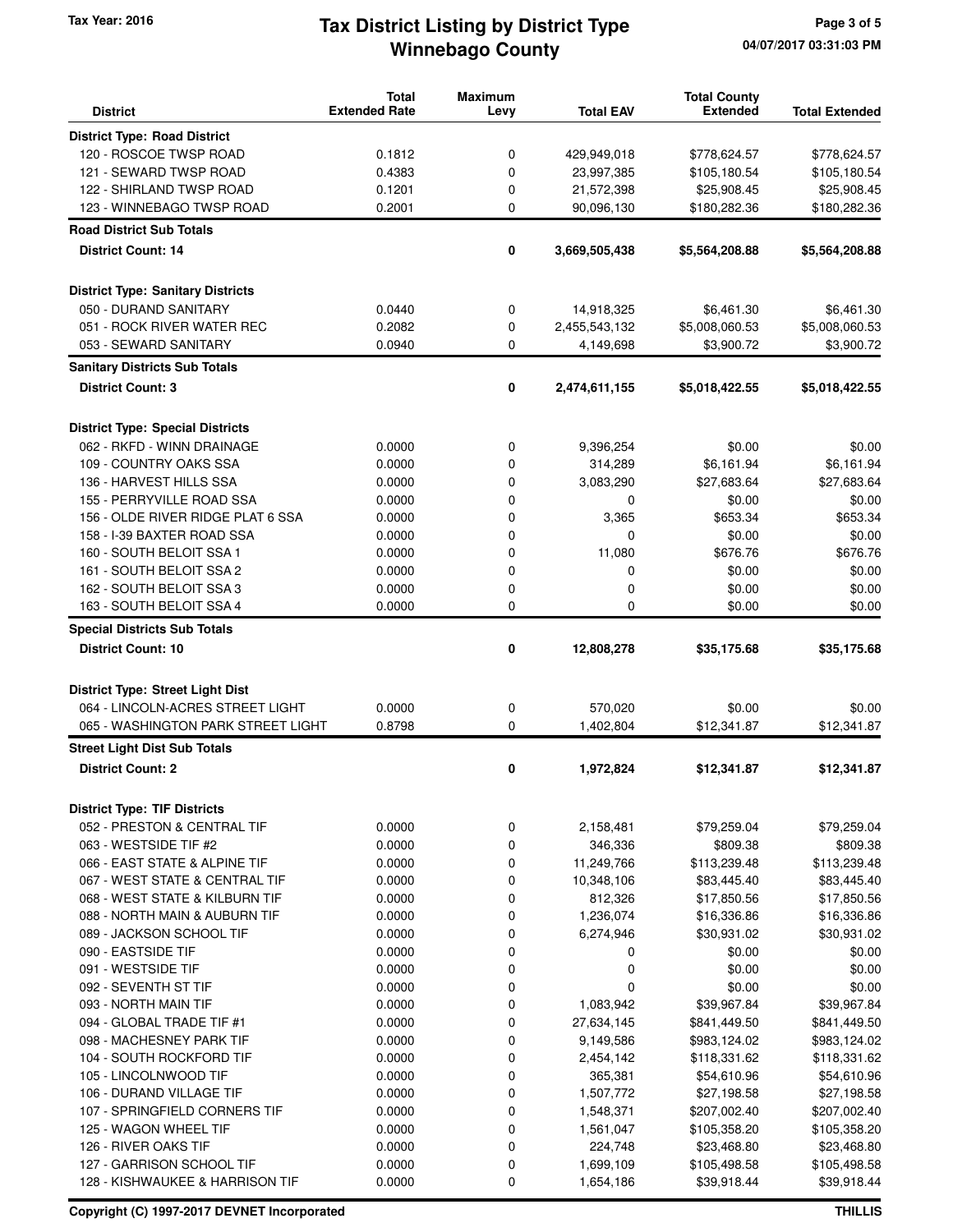#### **Winnebago County Tax Year: 2016 Tax District Listing by District Type Page 4 of 5**

| <b>District</b>                          | <b>Total</b><br><b>Extended Rate</b> | <b>Maximum</b><br>Levy | <b>Total EAV</b> | <b>Total County</b><br><b>Extended</b> | <b>Total Extended</b> |
|------------------------------------------|--------------------------------------|------------------------|------------------|----------------------------------------|-----------------------|
| <b>District Type: TIF Districts</b>      |                                      |                        |                  |                                        |                       |
| 129 - LINCOLNWOOD TIF #2                 | 0.0000                               | 0                      | 279,247          | \$40,589.54                            | \$40,589.54           |
| 130 - HOPE VI TIF                        | 0.0000                               | 0                      | 1,619,042        | \$140,027.04                           | \$140,027.04          |
| 132 - NORTH 2ND TIF LOVES PARK           | 0.0000                               | 0                      | 10,979,435       | \$100,337.38                           | \$100,337.38          |
| 133 - GLOBAL TRADE TIF #2                | 0.0000                               | 0                      | 8,201,182        | \$239,845.04                           | \$239,845.04          |
| 134 - ASSISTED LIVING/ RIVER HOUSING TII | 0.0000                               | 0                      | 82,435           | \$0.00                                 | \$0.00                |
| 135 - NORTH 2ND TIF MACHESNEY PARK       | 0.0000                               | 0                      | 9,877,955        | \$316,359.54                           | \$316,359.54          |
| 137 - MAIN & WHITMAN TIF                 | 0.0000                               | 0                      | 1,801,491        | \$137,589.08                           | \$137,589.08          |
| 138 - MIDTOWN TIF                        | 0.0000                               | 0                      | 5,510,507        | \$16,713.88                            | \$16,713.88           |
| 139 - KISHWAUKEE & HARRISON TIF #2       | 0.0000                               | 0                      | 386,217          | \$0.00                                 | \$0.00                |
| 140 - FORMER BELOIT CORP TIF             | 0.0000                               | 0                      | 5,052,256        | \$331,621.28                           | \$331,621.28          |
| 141 - GLOBAL TRADE TIF #3                | 0.0000                               | 0                      | 13,274,896       | \$29,894.02                            | \$29,894.02           |
| 142 - RIVER DISTRICT NORTH TIF           | 0.0000                               | 0                      | 9,048,739        | \$113,375.16                           | \$113,375.16          |
| 143 - BROADWAY TIF                       | 0.0000                               | 0                      | 11,425,782       | \$48,650.06                            | \$48,650.06           |
| 144 - EAST RIVER TIF                     | 0.0000                               | 0                      | 10,646,435       | \$339,764.00                           | \$339,764.00          |
| 145 - SUMNER ROAD / GROVE ST TIF         | 0.0000                               | 0                      | 57,841           | \$0.00                                 | \$0.00                |
| 146 - LOVES PARK CORP CENTER TIF         | 0.0000                               | 0                      | 5,593,221        | \$182,528.70                           | \$182,528.70          |
| 147 - WESTSTONE TIF                      | 0.0000                               | 0                      | 4,280,326        | \$456,354.10                           | \$456,354.10          |
| 148 - NORTH WILLOW CREEK TIF             | 0.0000                               | 0                      | 1,452,006        | \$14,655.34                            | \$14,655.34           |
| 149 - SOUTH WILLOW CREEK TIF             | 0.0000                               | 0                      | 8,062,280        | \$241,014.86                           | \$241,014.86          |
| 150 - GLOBAL TRADEPARK SOUTH TIF         | 0.0000                               | 0                      | 309,604          | \$17,032.92                            | \$17,032.92           |
| 151 - I-39 / BAXTER ROAD TIF             | 0.0000                               | 0                      | 3,902,578        | \$295,987.54                           | \$295,987.54          |
| 152 - ZENITH CUTTER TIF                  | 0.0000                               | 0                      | 10,604,628       | \$1,145,664.94                         | \$1,145,664.94        |
| 153 - SPRING CREEK LAKES TIF             | 0.0000                               | 0                      | 2,452,863        | \$263,085.66                           | \$263,085.66          |
| 154 - FORMER WARNER ELECTRIC TIF         | 0.0000                               | 0                      | 460,341          | \$7,410.10                             | \$7,410.10            |
| 157 - JEFFERSON / NORTH 3RD ST TIF       | 0.0000                               | 0                      | 299,135          | \$15,833.56                            | \$15,833.56           |
| 159 - MULFORD & EAST STATE STREET TIF    | 0.0000                               | 0                      | 38,641,634       | \$237,782.38                           | \$237,782.38          |
| 164 - AUBURN STREET TIF                  | 0.0000                               | 0                      | 6,476,237        | \$20,068.44                            | \$20,068.44           |
| 165 - FOREST HILLS ROAD TIF              | 0.0000                               | 0                      | 4,231,531        | \$2,412.48                             | \$2,412.48            |
| 166 - GARDNER / BLACKHAWK TIF            | 0.0000                               | 0                      | 7,648,435        | \$40,504.04                            | \$40,504.04           |
| 167 - VILLAGE OF ROCKTON DOWNTOWN T      | 0.0000                               | $\mathbf 0$            | 4,339,288        | \$15,070.98                            | \$15,070.98           |
| <b>TIF Districts Sub Totals</b>          |                                      |                        |                  |                                        |                       |
| <b>District Count: 51</b>                |                                      | 0                      | 268,306,031      | \$7,697,972.74                         | \$7,697,972.74        |
| <b>District Type: Township</b>           |                                      |                        |                  |                                        |                       |
| 003 - BURRITT TOWNSHIP                   | 0.1841                               | 0                      | 23,816,519       | \$43,846.21                            | \$43,846.21           |
| 004 - CHERRY VALLEY TOWNSHIP             | 0.1404                               | 0                      | 260,395,798      | \$362,077.98                           | \$362,077.98          |
| 005 - DURAND TOWNSHIP                    | 0.1786                               | 0                      | 36,543,799       | \$64,850.11                            | \$64,850.11           |
| 006 - HARLEM TOWNSHIP                    | 0.1116                               | 0                      | 582,932,462      | \$615,742.00                           | \$615,742.00          |
| 007 - HARRISON TOWNSHIP                  | 0.1305                               | 0                      | 13,287,596       | \$17,340.31                            | \$17,340.31           |
| 008 - LAONA TOWNSHIP                     | 0.1215                               | 0                      | 32,407,747       | \$39,375.41                            | \$39,375.41           |
| 009 - OWEN TOWNSHIP                      | 0.1460                               | 0                      | 79,718,446       | \$116,388.93                           | \$116,388.93          |
| 010 - PECATONICA TOWNSHIP                | 0.1821                               | 0                      | 65,838,540       | \$119,891.98                           | \$119,891.98          |
| 011 - ROCKFORD TOWNSHIP                  | 0.1455                               | 0                      | 1,765,018,325    | \$2,535,998.89                         | \$2,535,998.89        |
| 012 - ROCKTON TOWNSHIP                   | 0.2013                               | 0                      | 243,931,275      | \$481,574.39                           | \$481,574.39          |
| 013 - ROSCOE TOWNSHIP                    | 0.1472                               | 0                      | 429,949,018      | \$632,525.05                           | \$632,525.05          |
| 014 - SEWARD TOWNSHIP                    | 0.4483                               | 0                      | 23,997,385       | \$107,580.29                           | \$107,580.29          |
| 015 - SHIRLAND TOWNSHIP                  | 0.2196                               | 0                      | 21,572,398       | \$47,372.99                            | \$47,372.99           |
| 016 - WINNEBAGO TOWNSHIP                 | 0.1709                               | 0                      | 90,096,130       | \$153,974.29                           | \$153,974.29          |
| <b>Township Sub Totals</b>               |                                      |                        |                  |                                        |                       |
| <b>District Count: 14</b>                |                                      | 0                      | 3,669,505,438    | \$5,338,538.83                         | \$5,338,538.83        |
| <b>District Type: Unit Schools</b>       |                                      |                        |                  |                                        |                       |
| 070 - HARLEM SCHOOL DIST 122             | 8.2648                               | 0                      | 602,858,812      | \$47,833,462.61                        | \$47,833,462.61       |
| 075 - NORTH BOONE SD #200                | 8.5175                               | 0                      | 912,702          | \$77,739.39                            | \$11,536,909.97       |
| 076 - ROCKFORD SCHOOL DIST 205           | 7.8031                               | 0                      | 2,009,401,533    | \$154,334,958.76                       | \$154,559,969.91      |
| 078 - MERIDIAN SCHOOL DIST 223           | 6.0315                               | 0                      | 10,358,846       | \$616,967.15                           | \$9,915,681.23        |
| 079 - SOUTH BELOIT SD #320               | 6.9791                               | 0                      | 74,380,254       | \$5,163,896.67                         | \$5,163,896.67        |